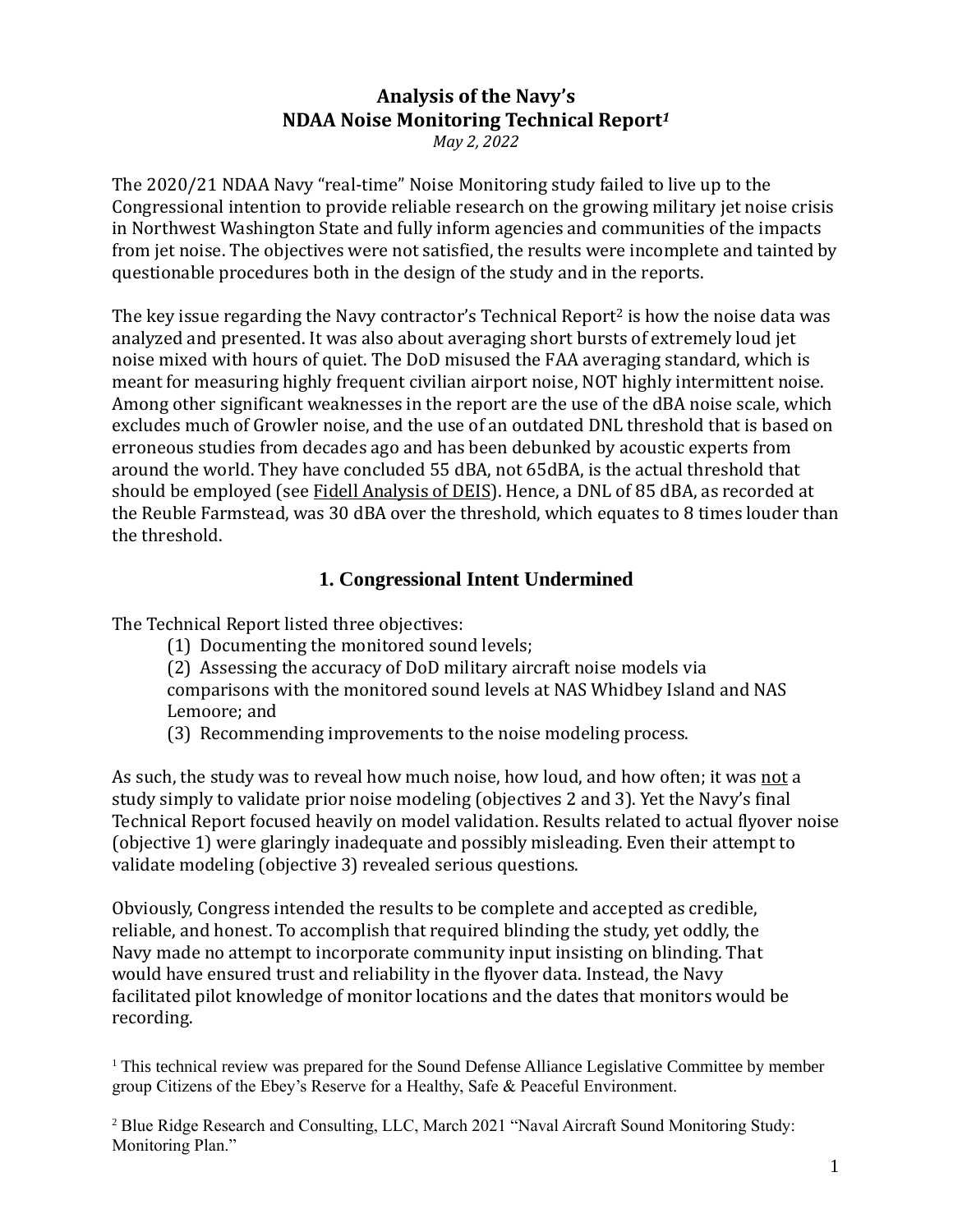Despite Congressional intent that the study be transparent and fully released to the public, it was only after the Technical Report was released and after a Freedom of Information Act (FOIA) lawsuit was filed, that the Navy finally released the study's implementation planning documents in March 20223. Reviewing the Technical Report in conjunction with the plan documents shows that the Navy failed to fully implement the contractor's original study plan, which included analysis of standard noise metrics the Technical Report never addressed.

# **2. Shortcomings of the Implementation Plan**

#### **2.1—Site Selection**

Because the focus of the study was to be the impact of military jet noise on identified communities, the Navy was supposed to consult with these communities in identifying the locations to be monitored. As explained in **Appendix A**, the sites selected for noise monitoring (1) discounted community input on site selection, (2) were in some cases relatively obscure and insignificant sites to the exclusion of far more important sites, and (3) were not the sites analyzed in the EIS and therefore could not be directly compared with the EIS modeled noise.

In the absence of any explanation, let alone a cogent one, the sites selected raise legitimate question over the possible agenda behind those selections.

#### **2.2—Navy Rejected Blinding the Study**

Local community leaders had stressed during pre-study community meetings with Navy personnel that the data collection must be "blind." In other words, Navy pilots should not be aware of the monitoring site locations or times. A blind study monitoring pilots of different skill levels would eliminate questions as to the reliability of the results.

This was a critical requisite because skilled pilots can reduce noise at the monitoring sites in a variety of ways, such as slightly decreasing the power setting when flying near a site or by effecting a slight path deviation away from the monitor. At low elevations (500 to 1500 feet) a very slight adjustment to either side of the monitoring site can significantly diminish noise levels (e.g., a ¼ mile shift from the site for a jet at 500 feet above ground could reduce the noise level by about 10 dBA, a reduction of one half of the loudness [see EIS Table 3.1-2]).

In looking at the planning documents, it is clear that the Navy's interest was to validate its modeling. To that end, the Navy's contractor actually asked for pilots to be assigned to this noise study who had previously participated in sound modeling studies [\(Kick-off Meeting](https://citizensofebeysreserve.com/wp-content/uploads/2022/04/Navy-Sound-Monitoring_Kickoff-Notes_May-2020_REDACTIONS_Redacted.pdf) 

<sup>3</sup> All the FOIA documents are available at<https://citizensofebeysreserve.com/lawsuits/documents/> and scroll down to the list under Freedom of Information Act (FOIA) Complaints—2022: March, FOIA Documents Released.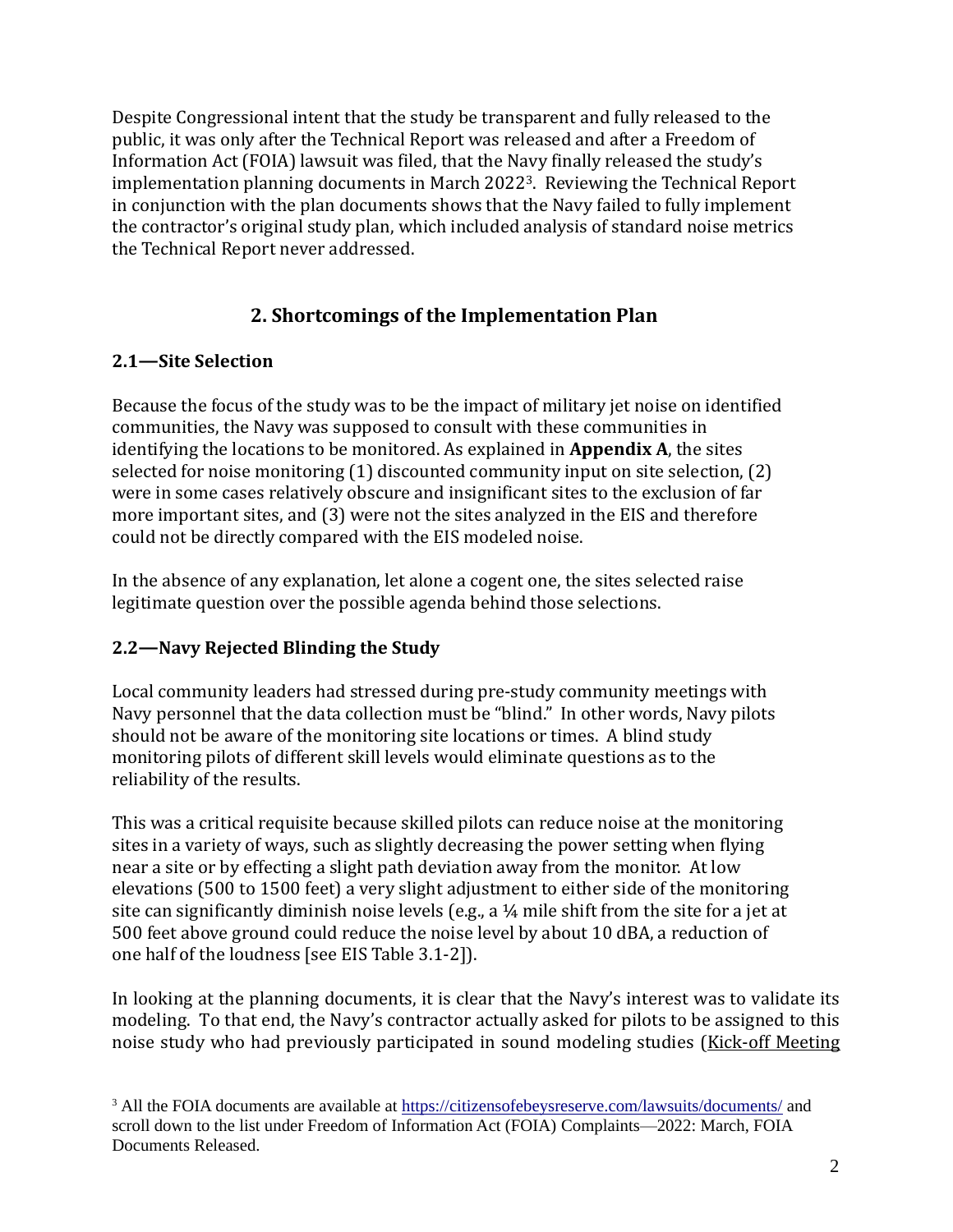[Notes\)](https://citizensofebeysreserve.com/wp-content/uploads/2022/04/Navy-Sound-Monitoring_Kickoff-Notes_May-2020_REDACTIONS_Redacted.pdf).<sup>4</sup> The pilots to be monitored were cherry-picked! This fact alone makes all the monitoring data subject to doubt.

# **3. Shortcomings of the Navy's Report**

## **3.1—Use of Day-Night Noise Level (DNL)**

Instead of reporting on how loud and frequent noise exposure was (the intent of the NDAA legislation), 95% of the report focused on validating the Navy's DNL modeling. The day-night noise level (DNL) metric is known to be an inadequate and problematic metric originally intended to represent the human annoyance response to noise. Unfortunately, it too easily misrepresents noise annoyance and, as such, can be easily misused to disguise the real impacts from noise. As employed by the Navy, their DNLs averaged quiet times with noisy times, which hid actual annoyance reactions, i.e., what people actually hear and find tolerable or intolerable. Noise experts have accordingly refuted the usefulness of DNLs, yet the Navy continues to use that metric because it downplays the actual real-time jet noise impacts.

More egregiously, the Navy continues to use an outdated 40-year-old DNL threshold (i.e., 65 dBA) to denote significant community annoyance. That same 65 DNL has been discredited by the international scientific community. Acoustic experts from around the world have concluded 55 dB is the actual threshold [\(Fidell Analysis of DEIS\)](about:blank). Congress needs to bring its use of DNL metric up to world standards when examining military jet noise over civilian populations.

#### **3.2—Missing Metrics**

The contractor's original study plan obtained through FOIA promised to employ metrics the Technical Report never addressed [\(Contractor's Original Plan,](https://citizensofebeysreserve.com/wp-content/uploads/2022/04/2021-03-14-Navy-Monitoring-Plan-Final-REDACTIONS_Redacted.pdf) see Sections 6.1.2 and 6.1.3). Five noise metrics were to be collected—*L*max, SEL, DNL, Number of Events Above, and Event Durations—and reporting was to include averages and variation of those metrics. That would have been acceptable had that essential information made it into the final report, but other than DNL, the other metrics were dropped or inadequately reported (see next section).

The contractor had also intended to use "NoiseCheck" (see Sections 6.2.1 and 6.2.2), which is a procedure "developed by the Air Force Research laboratory to check the consistency between monitored and modeled data." Use of NoiseCheck was not mentioned in the final report, and presumably was not employed.

<sup>&</sup>lt;sup>4</sup> Aircraft Sound Monitoring Study Project Kick-off Meeting Notes, Next Steps, page 2 which states:

<sup>&</sup>quot;Action – [The contractor] will develop a data **validation** package and will work remotely with installations/air crews on collecting operations data.

For better efficiency and consistency, **BRRC recommends coordinating with pilots who have worked with noise modelers on prior NEPA or AICUZ studies**." [Emphasis added.]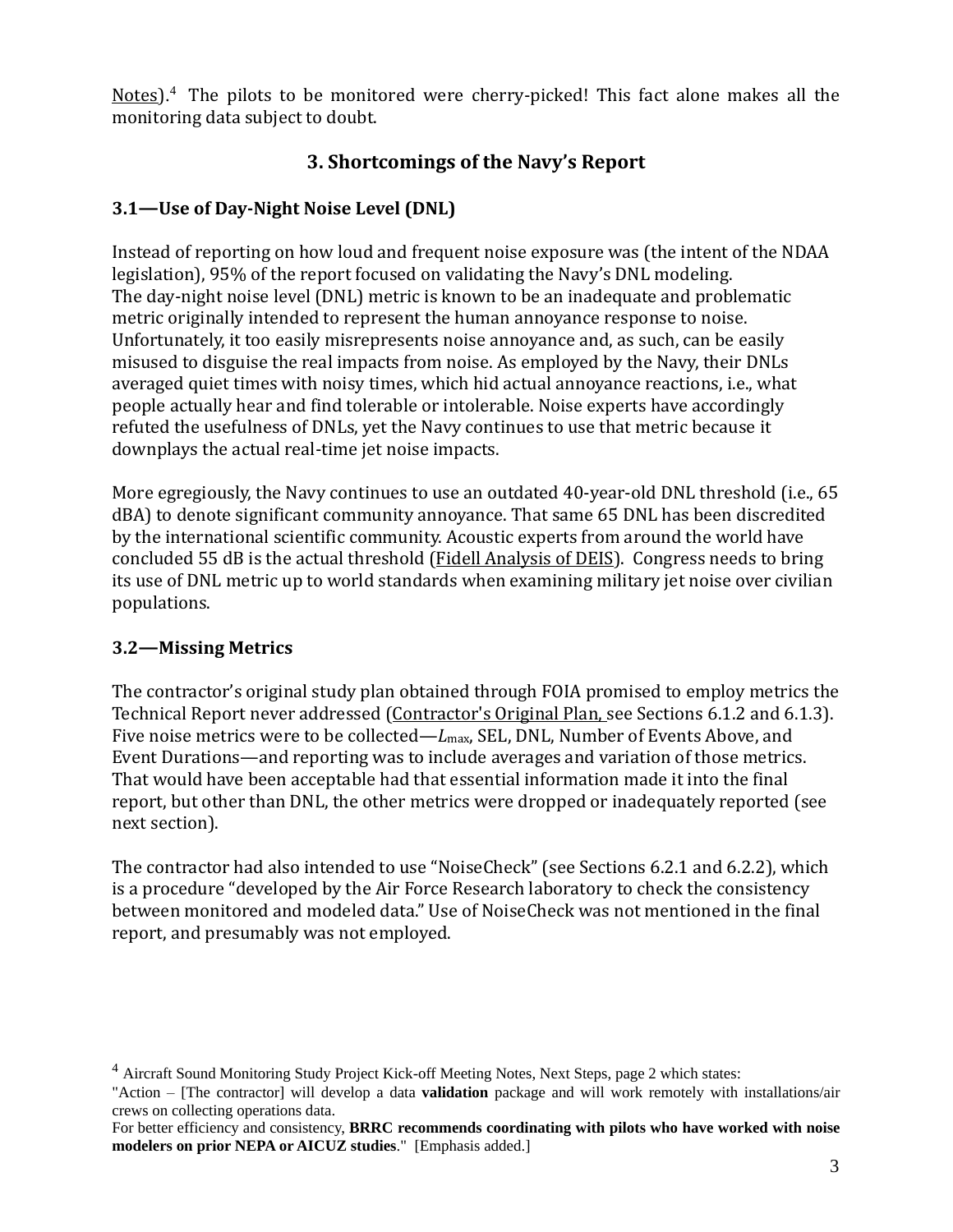### **3.3—Measured Loudness Inadequately Reported**

The monitored real-time or measured noise levels of Growler overflights are a function of the loudness of each individual noise event. The Navy Report devotes 16 pages to comparing modeled to measured DNLs (pages 53 to 69), but its analysis of individual flyover noise is limited to only 2 short paragraphs and 1 graph. Even that analysis used only a single metric, sound exposure level (SEL); it should have included at least the maximum noise level (*L*max). And it presents the SEL data graphically in a statistical format, which for most of the public is difficult to interpret. No tabular presentation was attempted at all.

More outrageously, the individual noise event graphs are limited to just two sites, both Oak Harbor (Ault Field) sites, albeit two other Oak Harbor sites are buried in an Appendix D. No SEL or other individual flyover data or analysis is presented for any of the five OLF sites. However, significant impacts at the Coupeville OLF have been welldocumented by JGL Acoustics.

At the OLF sites, the Navy recorded a total of 33 sessions (total, 2762 operations, 1881 overflights), so it collected a lot of useful individual event data. Surprisingly, none of it was presented in the Report. By comparison, JGL Acoustics recorded Growler noise at the OLF across 33 sessions in June and July 2019 [\(JGL, 2019\)](about:blank), 5 sessions in February 2016 [\(JGL,](about:blank)  [2016\)](about:blank), and 5 sessions in May 2013 [\(JGL, 2013\)](about:blank). And, JGL recorded at 11 discrete stations, whereas the Navy recorded at just 5 stations. Furthermore, JGL's three studies devote 123 pages primarily to analysis of loudness (SEL, *L*max, and *L*peak) compared with the Navy's Sound Report's 22 pages.

JGL's robust real-time, single-event data strongly indicate Growler noise events are louder than the Navy's modeling predicts and at levels that are extremely disruptive. As JGL notes in its report for just the 2019 noise events:

*In that short period of time, residents in the [OLF] area were exposed to over 29 hours of military jet noise involving over 1,000 overflights, 769 of which exceeded a maximum sound level of 100 dBA.* 

And the JGL results show the Navy's Final EIS-modeled SEL and *L*max estimates were considerably lower than the JGL real-time results (Real-[Time vs Modeled Growler Noise at](about:blank)  [OLF\)](about:blank). The Navy was fully aware of all the JGL reports, yet its analysis explicitly avoided any comparative analysis from its monitoring. Had it done so, it probably would have revealed that modeling for the OLF underestimated the actual noise.

The Navy's analysis of the Ault Field sites points to the modeling overstating the real-time or measured noise. The analysis, however, is highly inadequate:

- First, the median SELs at the two graphed Ault Field sites (Figure 54, page 81) are about 20-30 decibels less than relatively comparable sites JGL recorded at the OLF. That equates to a fourfold to eightfold difference in loudness.
- The data used in that graph are not explained. It could be all data, a given week of data, or a mix of randomly selected or cherry-picked data. Second, it is not clear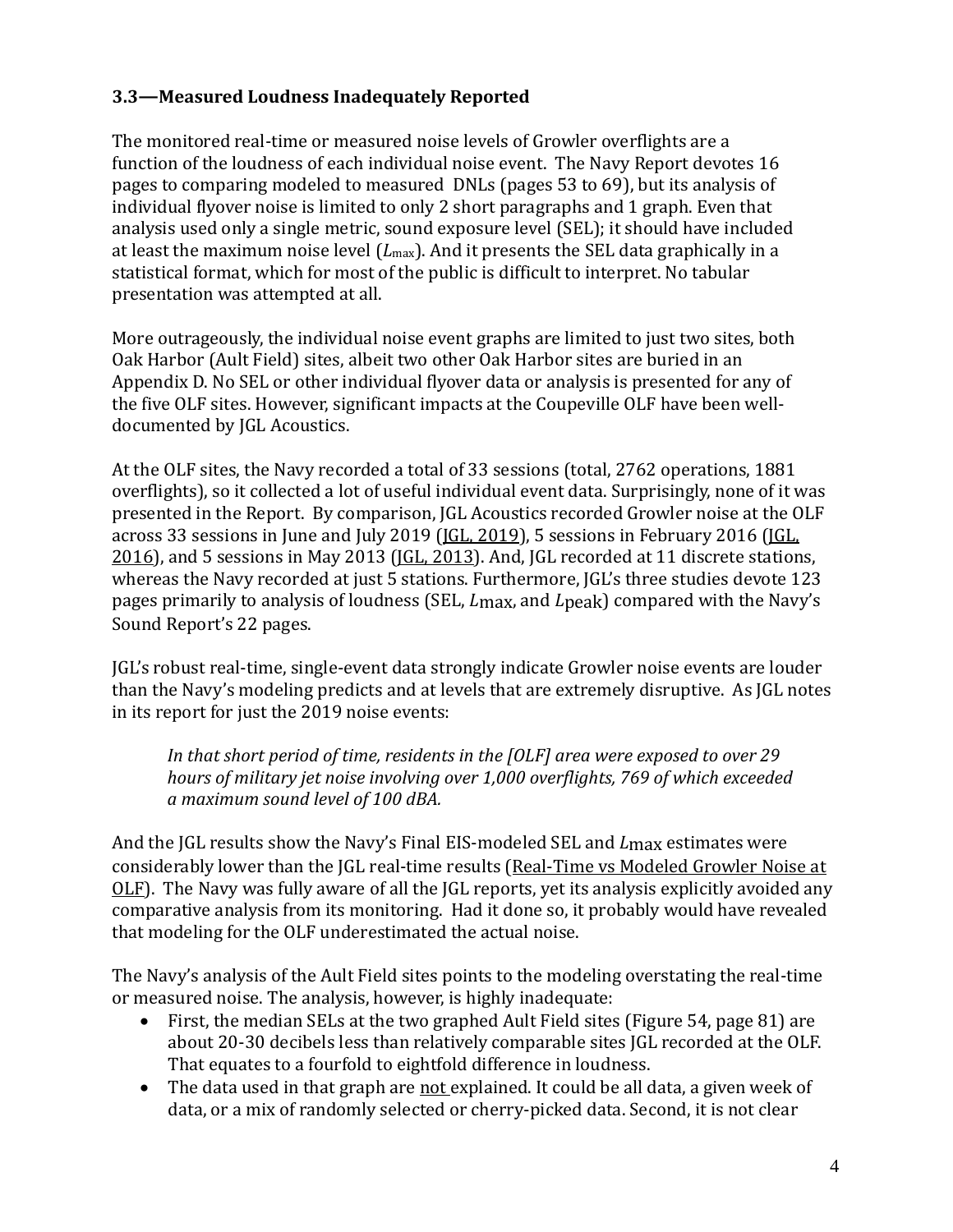whether it is measuring just Growler flights or a mix of aircraft (if the latter, it could lower the median noise levels, depending on the mix).

- Third, the two graphs depict only arrival data for the NASWI gate site and only departure data for the Seaplane site.
- Fourth, the real-time SEL data were not compared with the closest POI projections in the Navy's Final EIS. So the two graphs are uninformative and possibly misleading.

The Report includes more graphs in Appendix D (pages D-2 to D-5), but those graphs provide no greater clarity. While the graphs examine measured versus modeled SEL data for the four Ault Field sites, they do so for just a sample of all the recorded flights.

Each of the eight graphs is based on a flight profile identifier that provides no useful information to the readers, making it impossible to know what days were involved and where the recorded flights were relative to the site. This makes it is impossible to determine whether the eight selected cases were representative or not at all.

What the graphs do show in ALL eight cases and in Figure 54 is that the median SELs for the real time data were generally less than the modeled data. If the Navy wants to establish trust in those findings, it must credibly analyze all the data, rather than a selected portion.

## **3.4—Modeled-to-Measured Individual Noise Events Not Compared**

Even more perplexing and unsatisfactory, the Technical Report made no comparisons of the FEIS-modeled individual noise events to the Sound Study's real-time measured data. Therefore, the only modeled-to-measured data compared were for DNLs, and even those comparisons were inadequately presented. Only one site in the FEIS was also a monitoring site in the Sound Study, Reuble Farm, but even for this site, no comparison was made to reveal whether the individual noise event modeling for that site was accurate.

The contractor collected a wide swath of individual noise event data and had planned to analyze it, as is clearly evident in meeting records obtained through FOIA. So it is troubling that no modeled-to-measured individual noise event comparisons were presented in the report. This also speaks to the arcane and dubious site selection decisions discussed in Appendix A.

#### **3.5—Modeled DNLs in Sound Study Are Suspect**

The Navy's Study presents both modeled and measured real-time DNLs for its monitored sites and claims that the modeled data were taken from the Growler EIS (e.g., footnote *a* in Table 12, page 56). The EIS, however, presented no modeled DNLs for any specific sites. The EIS did present DNL contour bands that envelop the monitoring sites, but those 5-dB contour bands are not site-specific. Therefore, any site-specific modeled DNL must have been computed AFTER the final EIS was published, and most likely was done specifically for the NDAA Study Report. That opens the door to questioning the efficacy of those newly modeled DNLs because each would be an inappropriate post hoc computation.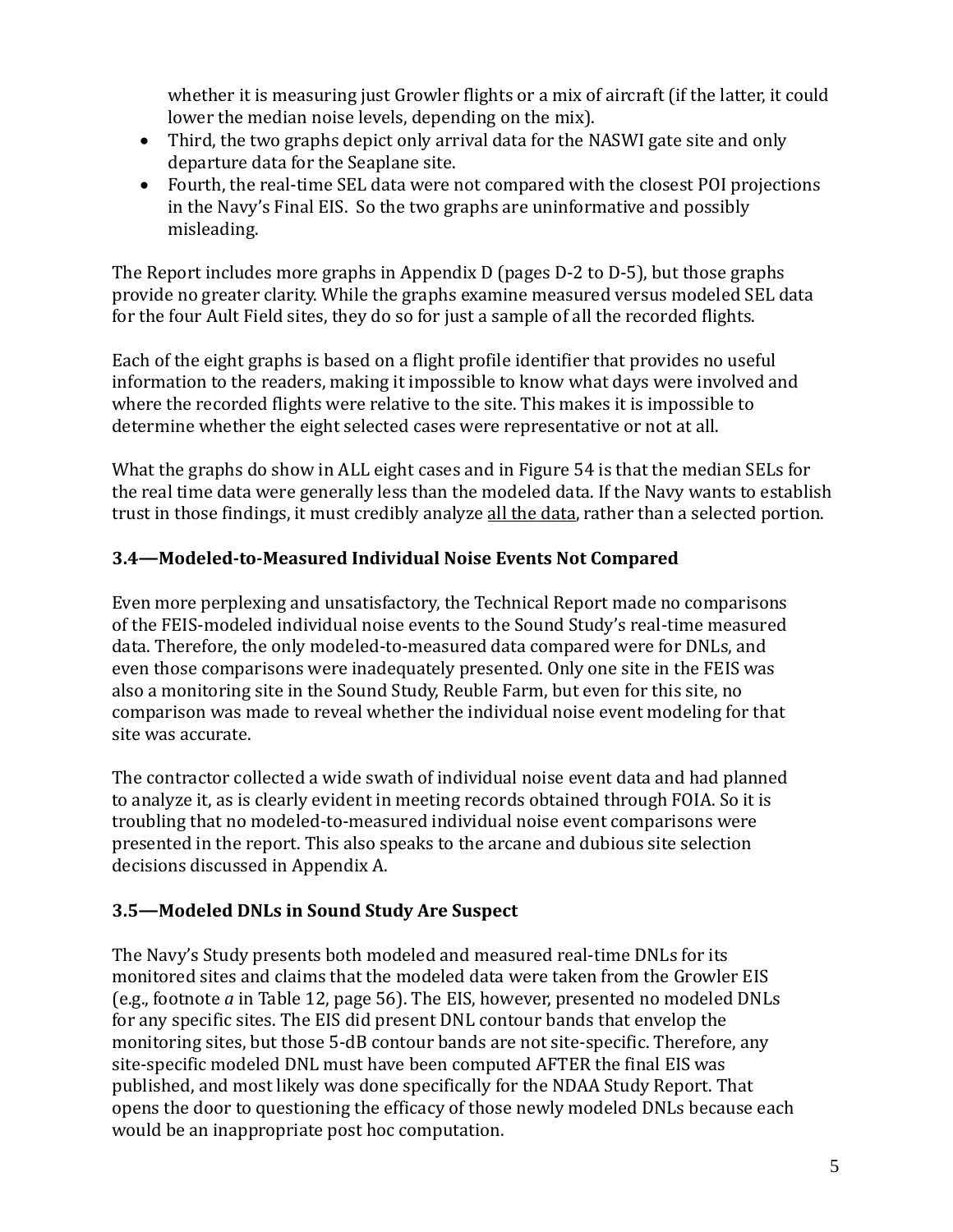**For Example:** *At the Reuble Farm the real-time measured DNL was 84.3 dB and the EIS "previously modeled" DNL was 80.1 dB (Technical Report, Table 12). The EIS contour bands, however, show Reuble Farm was in either the 65-69 DNL band or 70-74 DNL band (Figure 4.2-13, Alternative 2A), so how the contractor derived it to be 80.1 dB is remarkable.*

*Given the EIS DNL at about 65 to 74 dB for Reuble Farm, the 80.1 value differs from the EIS by 6.1 to 15.1 dB. This is a major difference and a large understatement of the modeled noise. How the "previously modeled" DNL ended up being 80.1 dB is disturbing and unexplained. If the previously calculated DNL can be that far off, then what does it say about the accuracy and reliability of the EIS contour bands? Or if the previously calculated DNL is an error and the EIS contour bands are correct, that would mean a huge modeling understatement of the actual noise.*

#### **3.6—Olympic National Park Findings Questionable**

At the Hoh visitor center in the Olympic National Park the Navy concluded: "*The [DNL] data collected are consistent with the previously modeled results.... [And the] resulting military aircraft are not a significant contributor to the sound levels [there].*"

Given that Growler overflights would occur over very brief periods creating loud noise readings that would be overwhelmed by the balance of the day's very quiet periods, the DNL average for the day would be expected to be very close to what it would have been with no jets flying. Furthermore, a spectogram in the report shows that almost all of the noise recorded at the Hoh Rain Forest Visitor Center was below 1000 Hz, (the Growler received its nickname for this low-frequency noise). This noise does not register on A-weighted (dBA) recordings. Hence, the dBA noise levels reported at Hoh do not fully reflect and inform as to the total Growler noise experienced by visitors. Given the data averaging and the A-scale truncation of noise, the Navy's conclusion above is misleading and conceals the true level of visitor impact.

If that was not bad enough, unrevealed too is how loud and frequent Growler overflights are on a day of flying. And the difference between the inactive quiet time (ambient noise level) and the individual noise events is essential to understanding how noise negatively impacts the visitor experience. An actual flyover may be 70 to 90 or even 100 dB, per Navy data. That means overflights may be 100 or more times louder than the predominant background noise level. And, the Navy EIS estimates 3,116 annual flights (2,227 total flight hours) over the Olympic practice area. The EIS documents that a Growler at 10,000 feet above the ground, 85% power, is 75 dB at 1 mile either side of the jet path (FEIS, page 3-6, Table 3.1-2) and ground on the Peninsula can be 4000 ft above sea level.

#### **Appendix A: Site Selection Shortcomings**

The contractor and the Navy selected the sites to be monitored. Local leaders did submit site lists, but nearly all of their candidate sites were dismissed. Two of the five OLF sites the